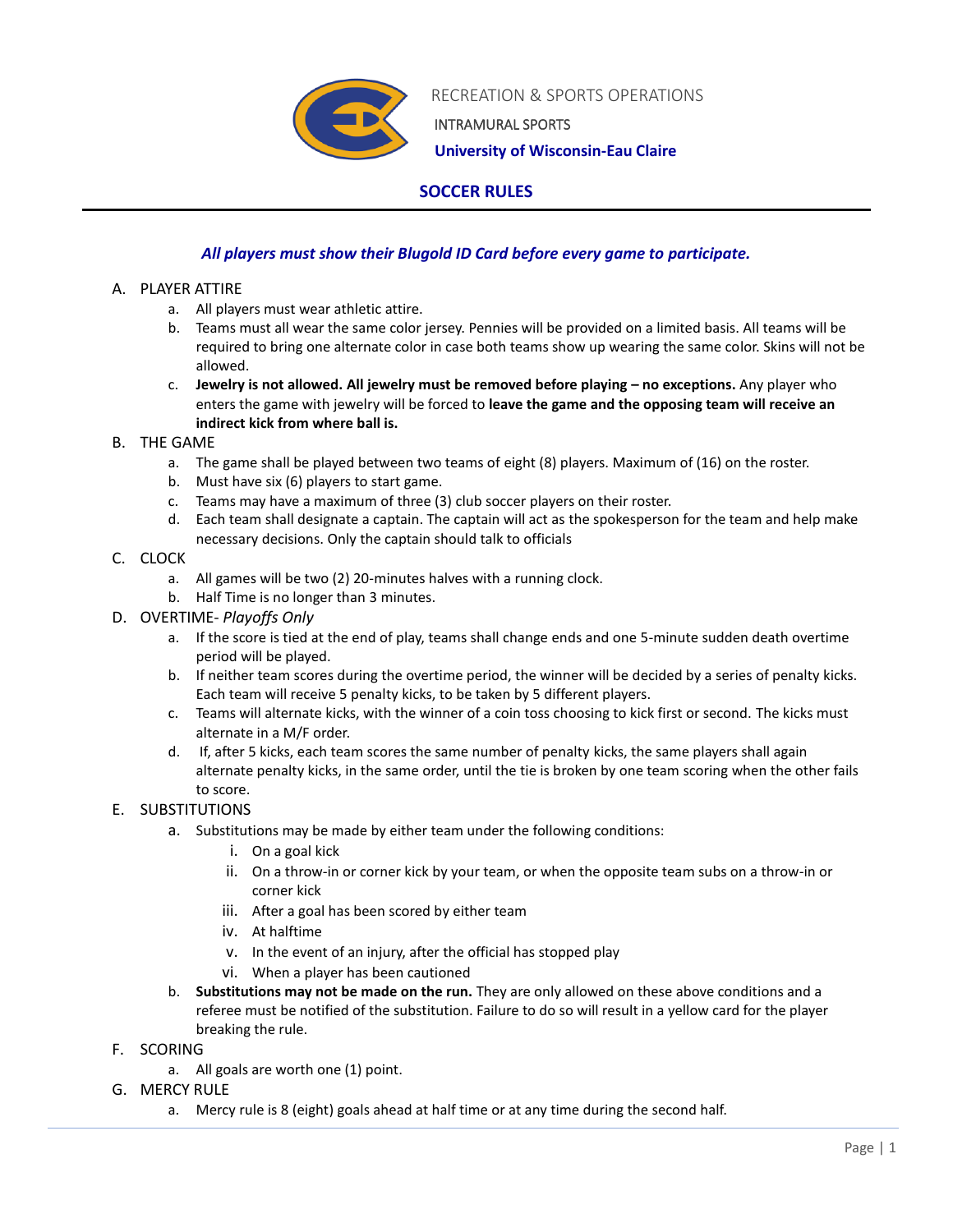b. Game time is forfeit time. Teams should be ready to play at the scheduled game time. Teams should be ready to play at the scheduled game time. It is beneficial to have your team arrive 15-20 minutes early to ensure that games start on time and that forfeits be avoided.

### H. PLAYER CONDUCT

- a. Abusive or insulting language, acts of unfair play, and managers, coaches, or substitutes on the field of play will result in suspension.
- b. Team conduct will be registered, by the officials, following the game, on a 1 to 6 scale.
- c. A team will be made ineligible for the playoffs if their sportsmanship score is less than a 4
- d. Yellow cards and red cards will be given to players for fouls that are stated in the "Direct Kick Violations" under the "DEFINITION OF PLAYING TERMS" section. The degree of the foul will be determined by the referee. It is in his/her judgment to hand out a yellow or red card based on the severity of the foul.
- e. Two yellow cards or one red card in a game constitutes an ejection. If a team receives, four yellows, or 2 yellows and 1 red, the game will be ended immediately and will result in a forfeit.
- f. **Any slide tackling is a yellow, if official deems the tackle to be excessively dangerous an automatic red card may be given.**

### I. POSESSION

- a. Possession will be determined in Captain's Meeting by game of Rock, Paper, Scissors
	- i. The winner may choose possession or side to defend, and possession will switch at second half.
- J. TEAM BOX
	- a. Only players and one (**1**) coach may be in the box behind the net (team bench).
	- b. All other fans and spectators must remain in the spectator viewing areas designated by the Competitive Sports staff.
		- i. Any player, coach, or fan that interferes with the play of the game is subject to a technical foul or removal from the playing area.

#### K. DEFINITION OF PLAYING TERMS

- a. Rules not specifically covered can be found in the NFHS soccer rule book.
- b. Direct Kick: May be kicked in any direction and a goal can be scored without the ball being touched by another player after it has been kicked initially.
- c. Indirect Kick: May be kicked in any direction and a goal cannot be scored unless the ball is touched by another player before it enters the goal.
- d. Kick Off: A direct kick used to put the ball in play from the center circle at the beginning of each half and after each score. Ball must go forward at least 27 inches and must be touched by another player before the kicker can play the ball again. The opposing team must be outside the kickoff circle prior to the initial pass.
- e. Drop Ball: The ball is put into play by the referee, by being dropped between two opponents. The ball becomes live when it touches the ground. This takes place when two opponents cause the ball to go out-of-bounds simultaneously, or two (2) fouls are committed simultaneously, or to resume play after stopping for an injury. There will be no drop balls in the penalty area. The ball will be dropped at the nearest point outside the penalty area in the field of play.
- f. Throw-in: The thrower, at the moment of delivering the ball, must face the field of play and part of each foot shall be either on the sideline or the ground outside the sideline. The thrower shall use both hands equally and shall deliver the ball completely from behind and over their head. A goal may not be scored directly from a throw-in. If the ball is improperly thrown-in, a player of the opposing team shall take the throw-in. The thrower may not play the ball a second time before it has been touched or played by another player. (Penalty: Indirect Free Kick)
- g. Out-of-Bounds: If the ball *goes out-of-bounds* on the sidelines or end lines the team that did not touch the ball last, puts the ball into play by a free kick from the spot where the ball went out. Players on the defending team may be no closer than ten (10) yards during the free kick.
	- i. If an attacking player hits the ball out of bounds on the end line, a goal kick is awarded
	- ii. If a defending player hits the ball out of bounds on the end line, a corner kick is awarded
	- iii. If the ball *goes out-of-bounds* on the sideline, a throw in is awarded
- h. No offsides rules shall be enforced
- i. Goalkeepers: can touch the ball with their hands inside the goalkeeper box surrounding the goal.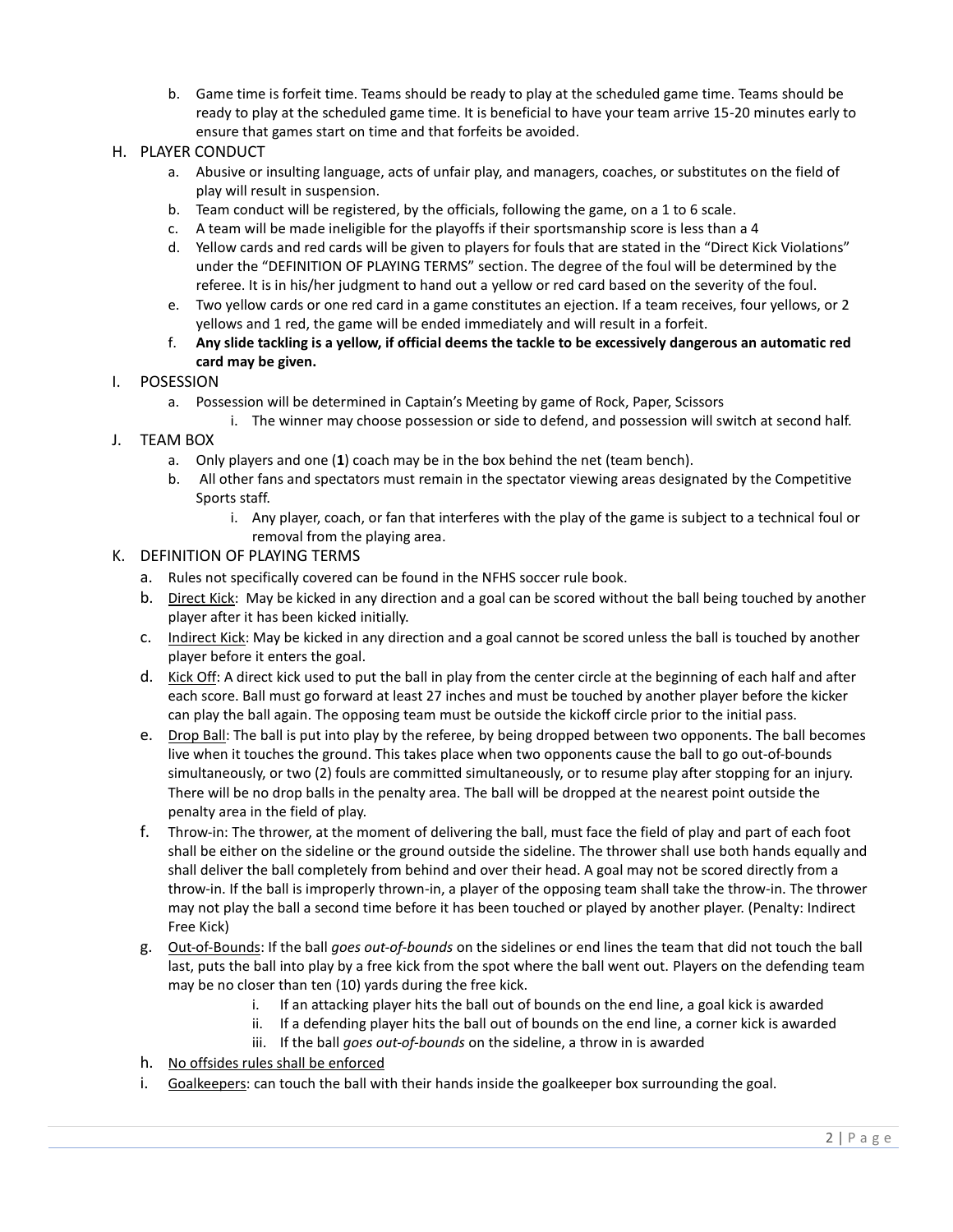- i. If a goalkeeper touches the ball with their hands outside of the goalkeeper box, a handball is awarded to the opposing team.
- ii. Goalkeepers cannot dribble the ball past the midline.
- iii. Goalkeepers cannot hold the ball for more than 5 seconds.
- j. FREE KICKS
	- *i.* A *direct kick* can result in a goal being scored directly from the kick.
	- *ii.* An *indirect kick* cannot result in a goal being scored directly from the kick. Another player (from either team) must first touch the ball before a goal can be scored.
	- *iii.* Any player on the offended team may take a free kick.
	- *iv.* Players on the defending team may be no closer than ten (10) yards. The defending players are not allowed to cross the 10-yard barrier until after the ball is touched by the attacking team. If the defenders are not 10 yards away, delay the kick until they move outside the boundary. If the defending team stands in front of the ball to delay the kicking for any reason, referee will give a verbal warning. If he/she persists, a yellow card may be issued.
	- *v.* The ball must be stationary before it is kicked. If not, the kick must be retaken.
	- *vi.* The ball may be kicked in any direction and is in play immediately (unless being played out of a team's own penalty area, in this case, the ball is not in play until it is beyond the penalty area).
	- *vii.* The kicker may not be the first to touch the ball after it is kicked.
- k. PENALTY KICKS
	- *viii.* For penalties resulting from a goalie box violation by the defending team or the goalie using their hands outside of the goalie box
		- o The shooter will line up at the penalty kick line
		- $\circ$  Only the shooter and the goalie will be allowed withing the goalie box, all other players will remain outside of the goalie box
- l. DIRECT KICK VIOLATIONS
	- i. If any of the below fouls are committed outside the penalty area by either team, a direct kick is awarded to the opponents at the spot of the foul.
	- ii. If the defensive team, inside their own penalty area, commits any of the following fouls, a penalty kick is awarded to the offensive team…
		- 1. Kicks, strikes, attempt to strike, or kick
		- 2. Tripping of an opponent
		- 3. Use of arms or hands on the ball intentionally, handling
		- 4. Dangerously charging an opponent dangerously.
		- 5. Holding or pushing
		- 6. Charging the goalkeeper
		- 7. Goalie carrying the ball outside the penalty area
		- 8. Using foul or abusive language or spitting on other persons
- m. INDIRECT KICK VIOLATIONS
	- i. No goal may be scored unless the ball is touched or played by another player after the kick is made.
		- 1. Goalkeeper handling the ball for more than six (6) seconds with hands
		- 2. Goalkeeper throwing or kicking the ball across midfield in the air
		- 3. Dangerous play
		- 4. Player kicking the ball while being held by the goalkeeper
		- 5. Obstruction
		- 6. Unsportsmanlike conduct other than foul, abusive language or spitting
		- 7. The goalkeeper handling a ball that is thrown into them or kicked to them by their own teammate. (A goalkeeper may handle a ball that is played off the head of their teammate when it is headed back to them).

### **CO-REC SOCCER**

### A. PLAYERS

a. A regulation team consists of 8 players. Maximum of sixteen (16) on the roster. The possible combinations are 4M/4F, 3M/4F, 4M/3F, 3M/3F.